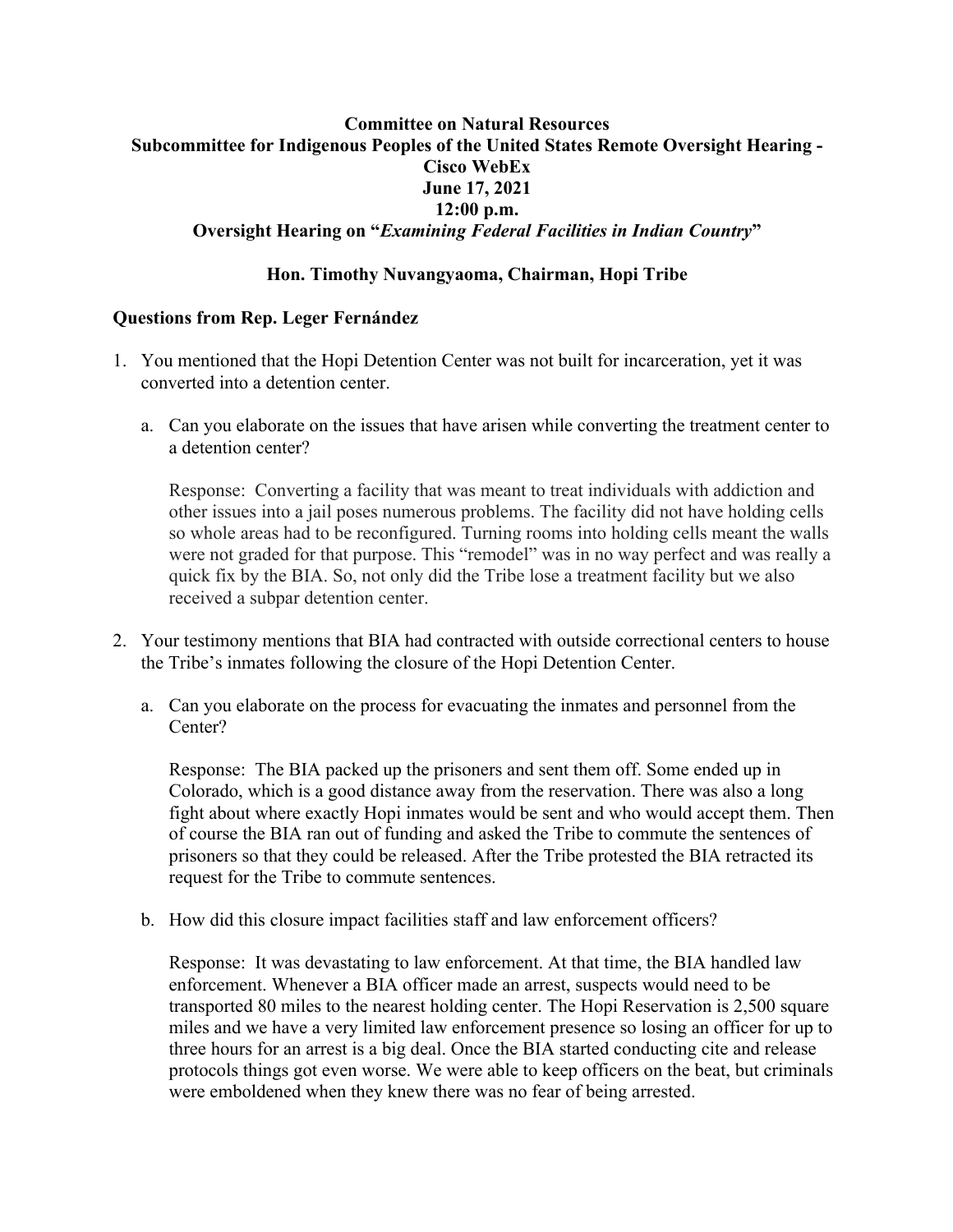## **Questions from Rep. Grijalva**

- 1. Your testimony highlights that BIA once held both juveniles and adults in the same holding spaces following the closure of the juvenile correctional facility.
	- a. Can you elaborate on this decision and how it compromised the safety of the minors involved?

Response: The BIA made that decision, not the Hopi Tribe, so I can't elaborate on the BIA's thought process. It is fairly obvious that holding juveniles with adult offenders can create all sorts of safety issues for the youth. It placed them in confined spaces where they could be physically or mentally assaulted. In addition, placing youth in holding areas with adults is providing the exact opposite type of mentor that troubled youth need.

- 2. You note that BIA formally condemned and closed the Hopi Detention Center without consulting the Hopi tribal government. Can you elaborate on this?
	- a. In your opinion, how is adequate tribal consultation a critical component of improving Indian Country's infrastructure?

Response: The BIA knew for a long time that the HDC was a failing facility that was no longer structurally sound, but they did little to address the situation. The Tribe learned that the HDC was condemned after the decision was made. This left us unprepared and at a major disadvantage to take proactive steps to try to confront the situation. Proper consultation would have given us notice and would have allowed us to react in real time – or even with advance notice.

- 3. You briefly noted the conditions of the BIE schools on your reservation, and as other witnesses have testified, this continues to be an issue that needs to be addressed in Indian Country. You mentioned that the schools rely on modular buildings while the main facilities are facing numerous safety issues.
	- a. If these safety issues continue to be underfunded, what would that mean for the Tribe?

Response: Congress does not appropriate enough funding to meet the backlog of school construction in Indian Country. Each year that this underfunding continues places Hopi students and Indian students across the country at risk. Our children deserve better and the federal government must do a better job of upholding its trust responsibility.

b. Is the possibility of closure a significant concern, and if so, would the Tribe have anywhere else to host the students until temporary facilities are introduced?

Response: Yes, as our schools continue to deteriorate there is a risk that they will need to be closed for the safety of our students. Right now, we have no way to handle such a